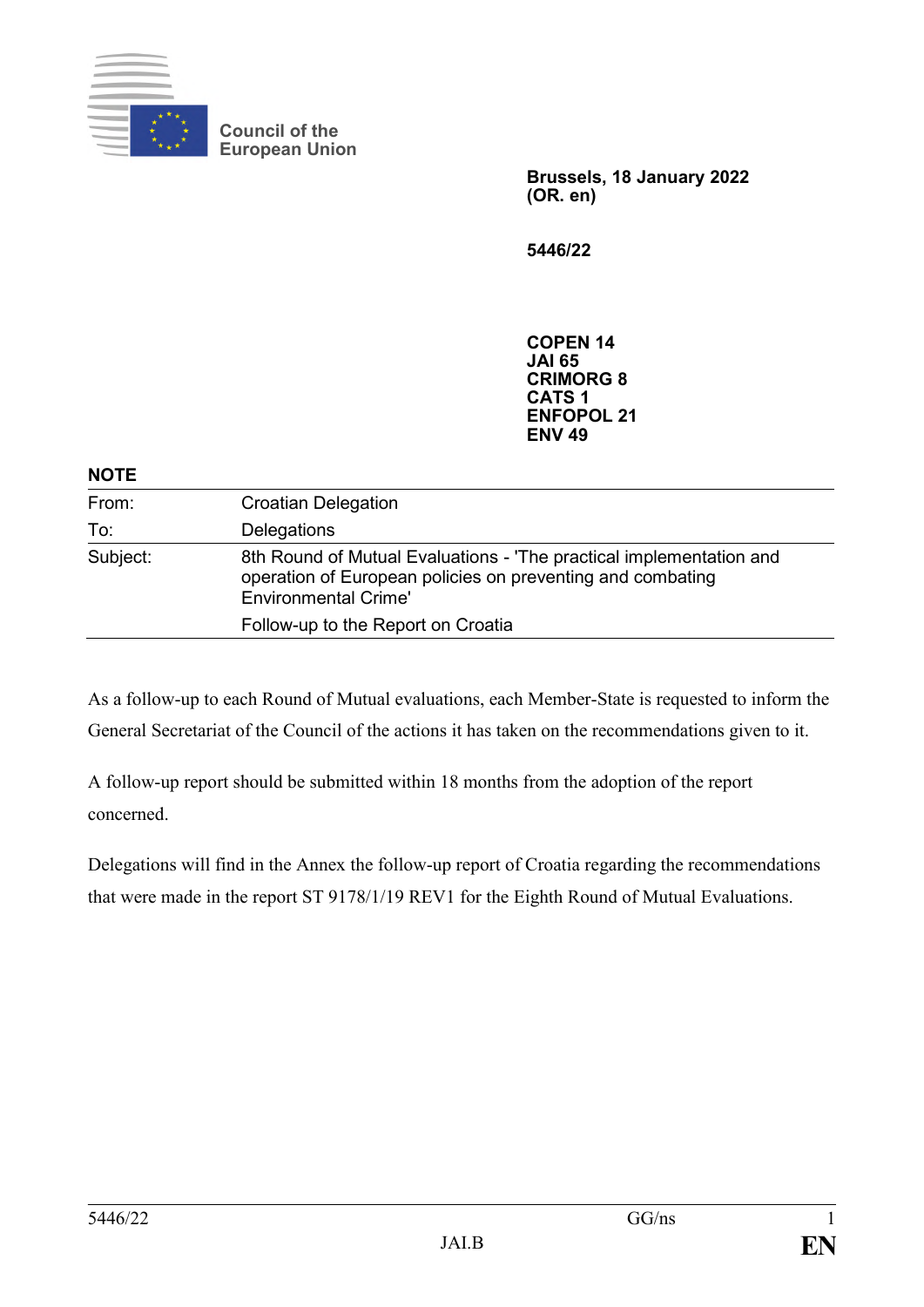## **EIGTH ROUND OF MUTUAL EVALUATIONS ON 'THE PRACTICAL IMPLEMENTATION AND OPERATION OF EUROPEAN POLICIES ON**

#### **PREVENTING AND COMBATING ENVIRONMENTAL CRIME'**

#### **FOLLOW-UP TO REPORT ON CROATIA**

In the context of the eighth round of Mutual Evaluations on 'the practical implementation and operation of the European polices on preventing and combating environmental crime'

The evaluation report on Croatia as set out in doc. ST 9178/1/19 REV 1, was adopted by the LEWP/COPEN WP on 14.06.2019.

We hereby submit, according the procedures set out in doc. 15538/4/15, our report on the follow-up to the recommendations made to Croatia on the above evaluation report.

#### *Recommendations to Croatia:*

*1. Waste crime should be clearly identified as a national priority at political level, leading to the establishment of a national enforcement strategy involving all relevant authorities.*

In 2017, the Croatian Parliament adopted *Nature Protection Strategy and Action Plan for the period 2017-2025.* The document stressed the importance of the *National Waste Management Plan for the period 2017-2022,* and was adopted based upon the Sustainable Waste Management Act.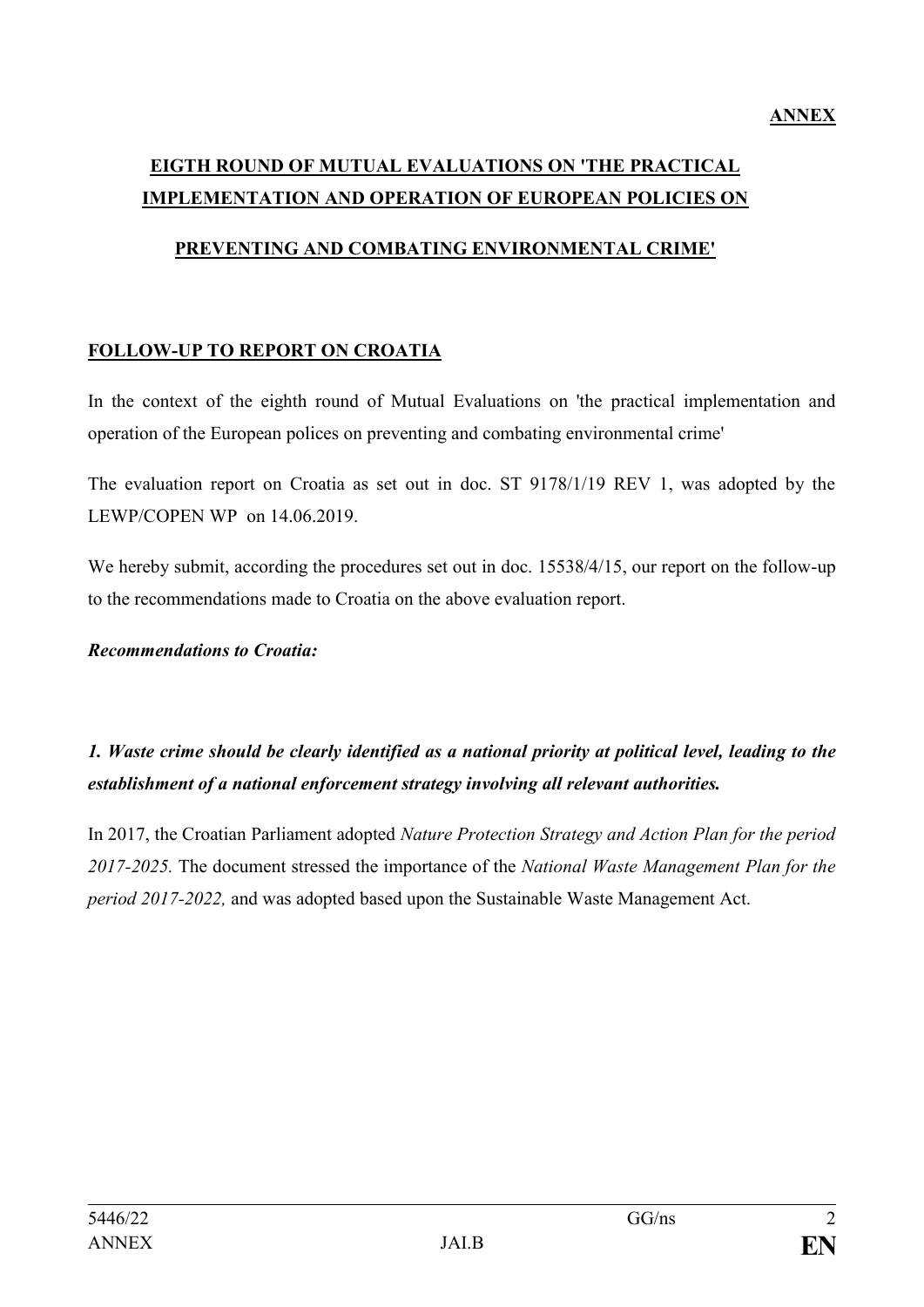The same year saw the adoption of the *Strategic Plan of the Ministry of the Interior and Protection and Rescue Institutions for the period 2018-2020* defining the scope of these authorities as activities of maintaining the public order and safety. Public safety issues are punishable behaviors (criminal offenses, misdemeanors...), natural and technical and technological accidents and disasters (fires, extreme weather events, *environmental pollution,* epidemics, terrorism, war etc.) threatening life, personal integrity, property, economy and democratic society values, with harmful, tragic or disastrous consequences.

Although there is no separate strategy or action plan explicitly identifying environmental crimes as national priority, extensive application of provisions set out in the above mentioned documents comprises environmental crimes in its entirety, including waste-related crimes.

It is important to note that at national level, representatives of the then Ministry of Environmental Protection and Energy, Ministry of Finance and Ministry of the Interior signed an *Agreement on cooperation in exercising control of the movement of transboundary shipments of waste* in 2016. The objective of the Agreement was to strengthen the cooperation between all the relevant authorities involving enforcement of law related to the control of waste shipments movement.

## *2. The issue of specific funding and a budget to tackle waste crime, including an increase in human resources and trained expert inspectors in the field, should be addressed.*

Law enforcement authorities are direct beneficiaries of the Croatian state budget funds. The State Budget Act provides for a balanced budget, meaning that revenue and income must be proportionate to expenditure and expenses. The state budget is adopted by a representative body, which is the Croatian Parliament, at proposal of the finance minister.

Financial funds planned for the suppression of crimes against the environment fall into the category of general funds budgeted to activities performed by the law enforcement authorities.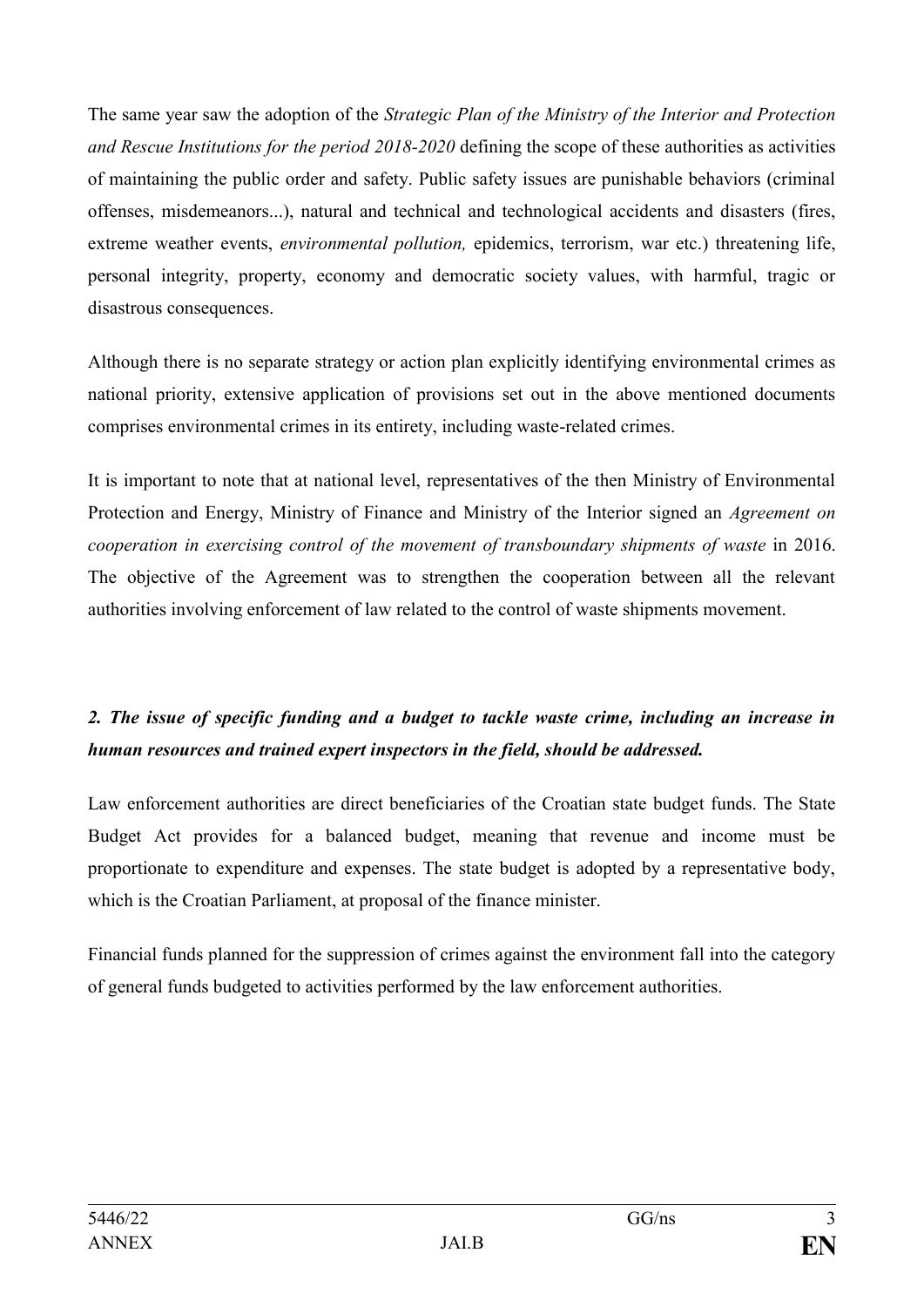### *3. Formal inter-ministerial cooperation should also involve officials from the Ministry of Justice, prosecutors and judges, none of whom have been involved to date.*

The formal cooperation with the Ministry of Justice has not produced possible solutions that would include judges. It is important to note the independence of judges, which is guaranteed by the Constitution. Not less important are formal obstacles, impeding designation of judges specialized for environmental cases. This is due to a random system of assigning cases to judges. Based upon the Courts Act, the Rules on the work with e-File system were adopted, providing for a uniform information system for the management of and the work with judicial cases. The system involves standard applications, computer and telecommunications equipment and infrastructure, system program equipment and tools, as well as all the data entered, stored and transferred via the system from all types of registers at municipal, county and commercial courts, High Commercial Court and the Supreme Court of the Republic of Croatia.

On the other hand, during the evaluation, formal cooperation was established with the State Attorney's Office of the Republic of Croatia, whose representatives were directly involved in the evaluation. Please note that the State Attorney's Office and the Judicial Academy of Croatia, among others, participate as partners to the WWF Adria in the project dubbed LIFE Successful Wildlife Crime Prosecution in Europe (SWiPE) within the LIFE 2014-2020 Program since the 2019 call for proposals. The project was approved by the European Commission and the initial project activities are ongoing and lasting until 2023. The objective of the Project is strengthening capacities in the suppression of environmental crimes (illegal trafficking, logging, hunting and fishing, poisoning and destruction of wildlife habitats) and a more effective prosecution. The Project coordinator is the WWF Bulgaria with participation of a dozen associated beneficiaries from 12 countries (BG, RO, HU, SK, UA, HR, B&H, RS, BE, PL, IT, ES). The WWF Adria represents Croatian beneficiaries.

Although not strictly dealing with the specialized topic of illegal trafficking in waste and/or illegal production or handling of hazardous waste, planned project activities did address these two topics as well.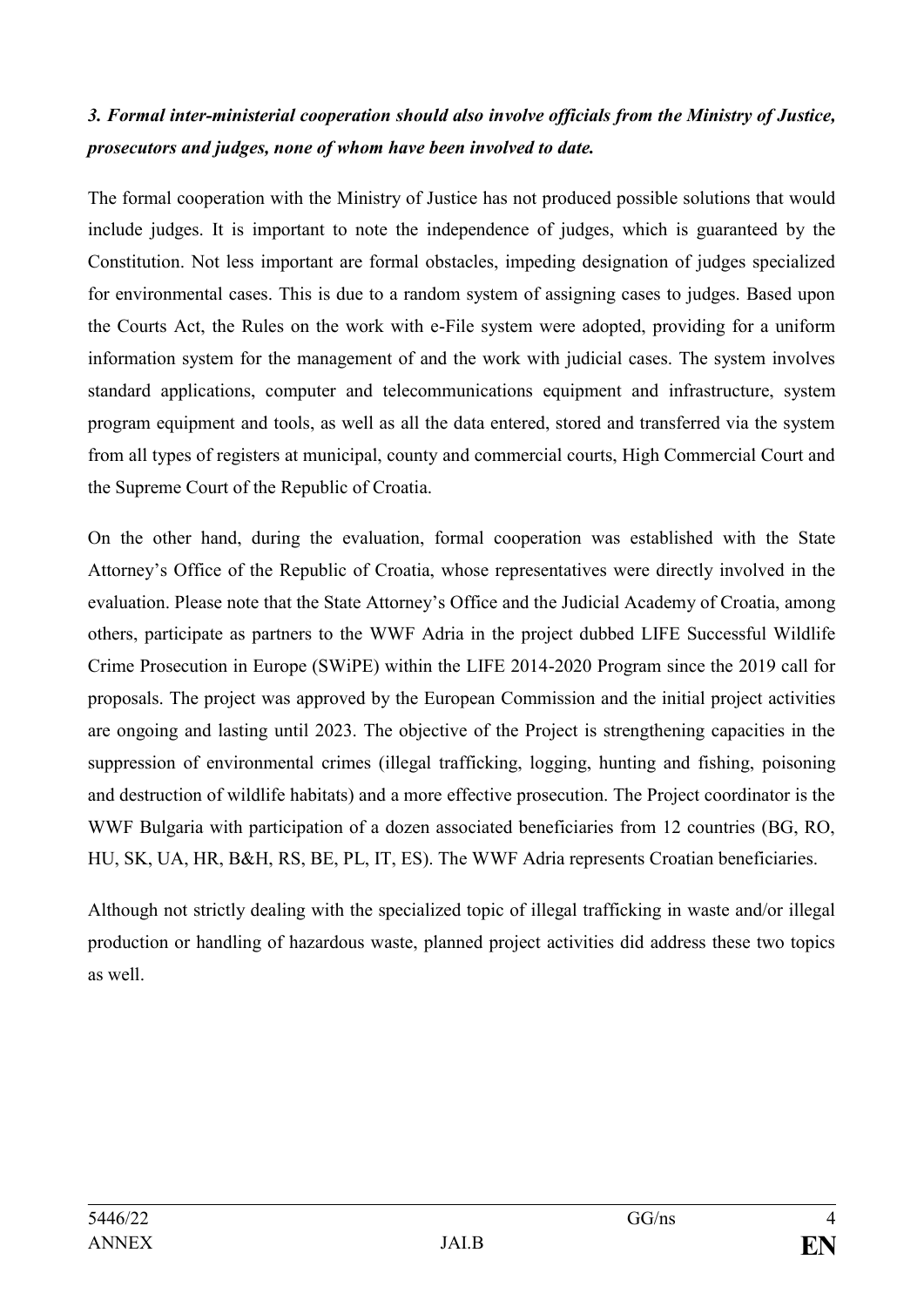Specifically, these planned project activities refer to establishing visible points of contact between specialized state attorneys within the existing state attorney structure, and representatives of units of all the authorities involved in detection and suppression of environmental crime. These points of contact within the existing structure, i.e. the specialized centers, would be established in the territory of the Republic of Croatia, taking into account the diversity of types of environmental crimes and their related specifics, in order to successfully detect and prosecute these criminal offenses, while acquiring knowledge on how to differ criminal offense from mere misdemeanors, which would result in larger numbers of criminal reports and cases solved.

The intended establishment of visible and specialized points of contact within the State Attorney's Office regarding environmental crimes, together with specialized teams within the existing structures of detection authorities, is the precondition for strengthening inter-ministerial cooperation in investigating and prosecuting environmental crime, which we believe will promote the development of best practices in the field of the suppression of environmental crime.

## *4. Statistics should be improved by working on a centralised method for collecting systematic, reliable and updated statistics, showing the number of notifications, investigations, prosecutions and convictions.*

Differences in competences and assigning authorizations for collection, assessment, storage, processing and use of data within different law enforcement authorities, as well as differences in statistics processing methodologies and monitoring parameters do not allow for a centralized method of collecting systematic, reliable and updated statistics. Methodologies for displaying statistical data are subject to specific needs of each law enforcement authority involved, and is directed at satisfying their particular needs and enhancing their specific performance.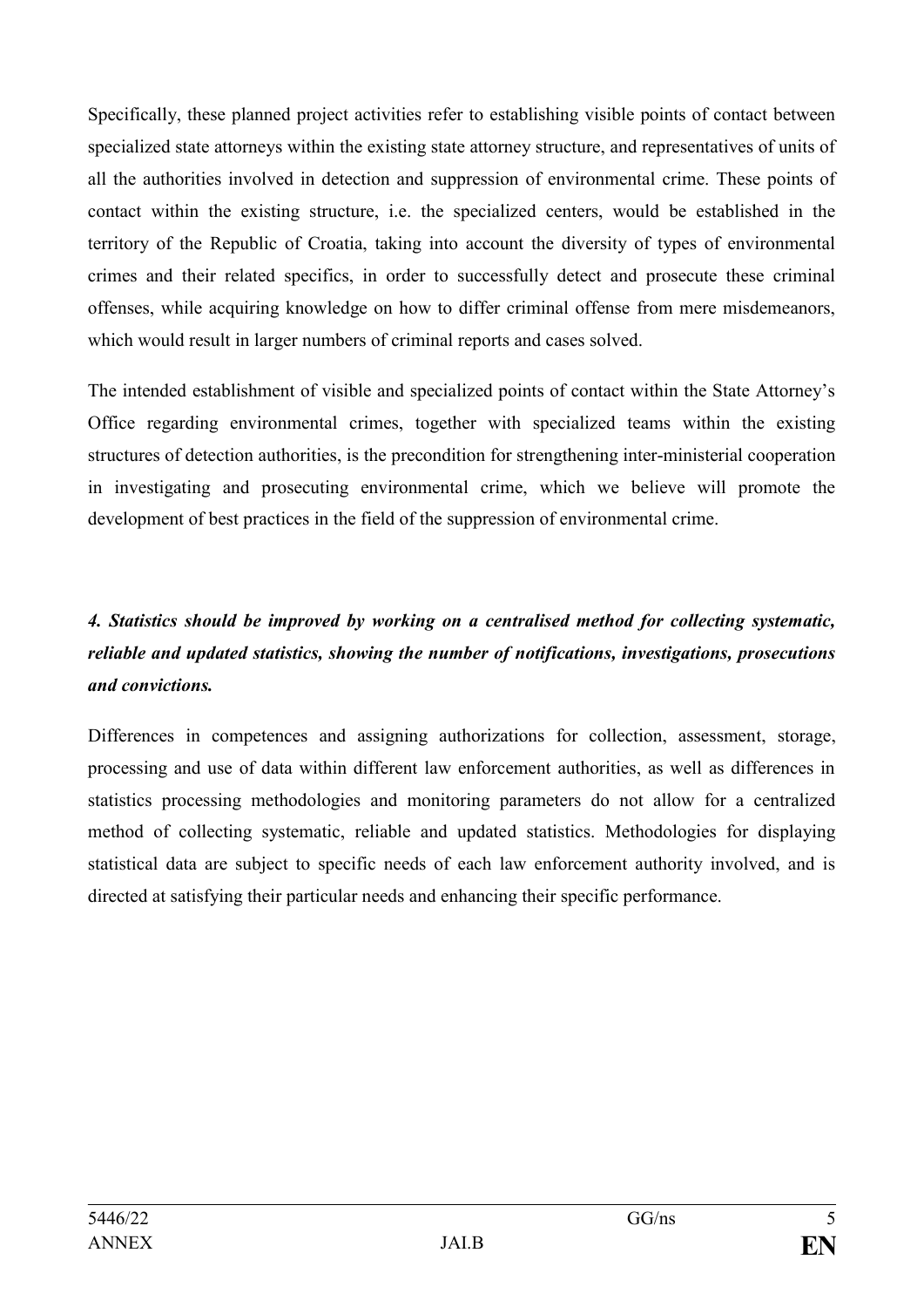#### *5. The distinction between crimes and misdemeanours should be better defined.*

We believe that no additional definition of the difference between the criminal offense and misdemeanor is necessary beyond the following:

Chapter XX of the Croatian Criminal Code is entitled "Criminal offenses against the environment". Its Article 196(1), defines the criminal offense of "Endangerment of the environment with waste", and incriminates the behavior of whoever, contrary to regulations, in a single shipment or in several shipments which appear to be linked, undertakes illicit movement of waste in a non-negligible quantity. The provision was introduced to transpose Article 3(c) of the Directive 2008/99/EC. Illegal shipment is the one contrary to the Regulation on the control of transboundary movements of wastes, and Regulation (EC) No 1013/2006 and its amendments. The quantity of waste has to be non-negligible, which may be executed in a single shipment or in several shipments which appear to be linked. The Waste Catalog Ordinance, adopted on the basis of the Sustainable Waste Management Act, defines that a negligible quantity of certain waste depends upon the property of the substance contained in the waste, but in any case is less than 1 000 kg of hazardous waste or 10 000 kg of non-hazardous waste.

Furthermore, Article 196(2) of the Croatian Criminal Code also incriminates the behavior of "whoever, contrary to regulations, discards, disposes of, collects, stores, processes, imports, exports or transports waste, or mediates in such an activity, or in general manages or handles waste in a manner that can over longer period of time or to a considerable degree jeopardize the quality of air, soil, underground, water or sea, or to a considerable degree or over a wider area jeopardizes animals, plants or fungi, or the lives or health of people". Thus, the behavior resulting in abstract endangerment of the environment (the so-called "crime of aptitude") is incriminated. This is the highest degree of protection in terms of protecting the environment (eco-centric concept). To prove a case is far easier since it is sufficient to prove the possibility of endangering the environment, people or biological world, without having to prove that the direct endangerment occurred.

Following the input made by the Customs Administration in the course of the evaluation, with regards to treating illicit behaviors as misdemeanors, on 16 May 2019, the Customs Administration adopted a mandatory order to take action, stressing the obligation to file a criminal report based upon reasonable suspicion that a crime has been committed, which is the lowermost level of doubt.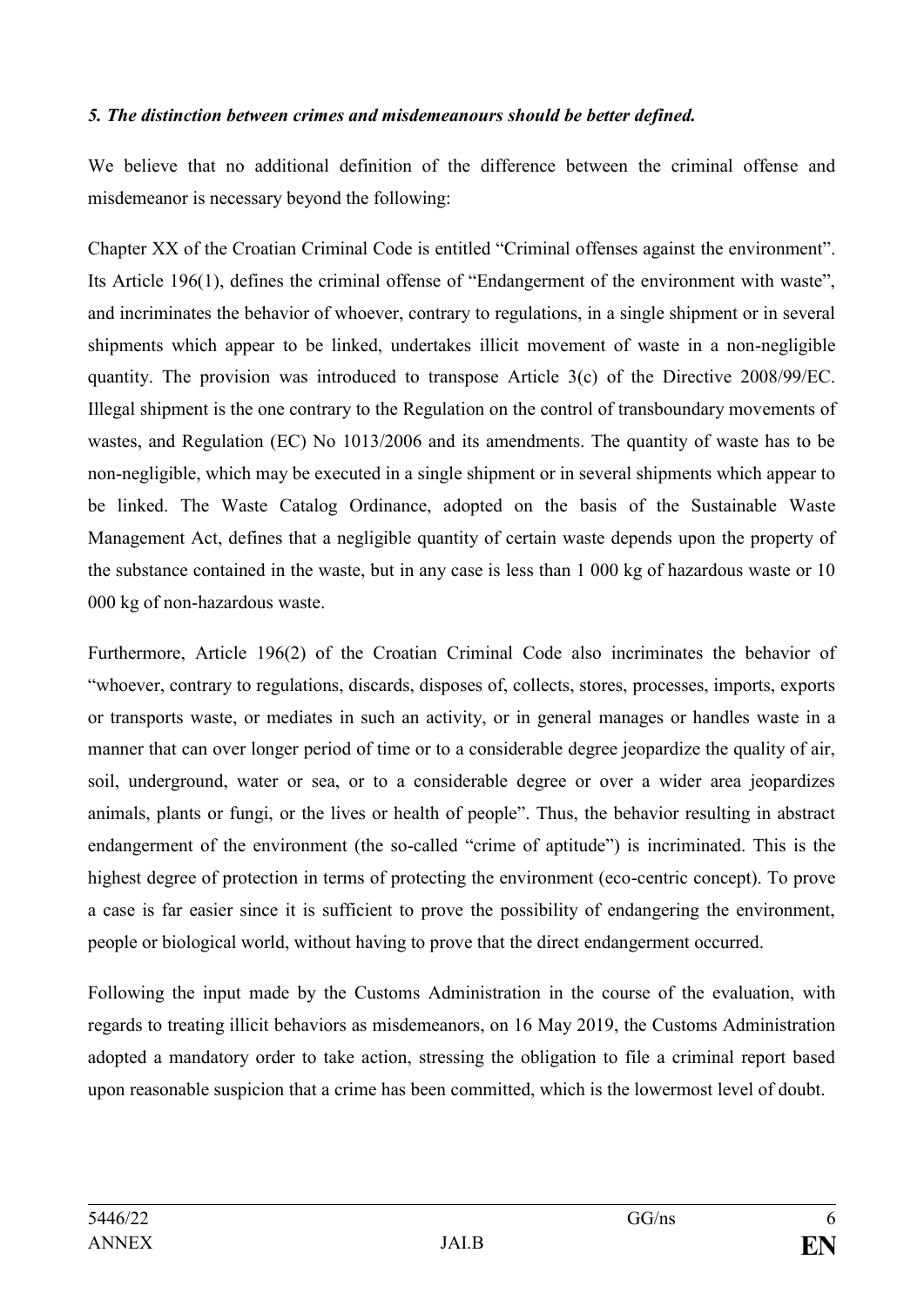# *6. In any case, for all cases of non-compliance detected, regardless of quantity, inspectors should contact the Public Prosecutor's Office in order to clarify whether non-compliance should be addressed as a misdemeanour or as a criminal offence.*

In view of the previously submitted report (under recommendation 5), although the law clearly defines cases of criminal offenses and those of misdemeanors, the current tendency is to file a criminal report and notify the competent first-instance State Attorney's Office.

#### *7. Croatia should also enhance the ability to analyse and 'analyse and plot trends in data and statistic and track the illegal movement of waste inside and outside the state.*

Prompted by conclusions made at operational meetings of the law enforcement authorities, the plan is to create an application for mutual exchange of information on events, including criminal offenses and misdemeanors against the environment, between all of the enforcement authorities. The application should also preferably involve data mapping with spatial data management and related features.

## *8. General awareness of damage and dangers caused to the environment should be raised within all the institutions.*

Raising awareness of the effects, harmfulness and imminent threats resulting from environmental crimes is a lengthy process. Continued communication and operational meetings between the stakeholders involved in the suppression of environmental crimes aims to level up awareness, which would lead to strict compliance with the law and activities performed only within statutory and mandated powers. Within the operational cooperation in the suppression of environmental crimes, the intention is also to launch public campaigns whose basic task will be to raise awareness among citizens as well.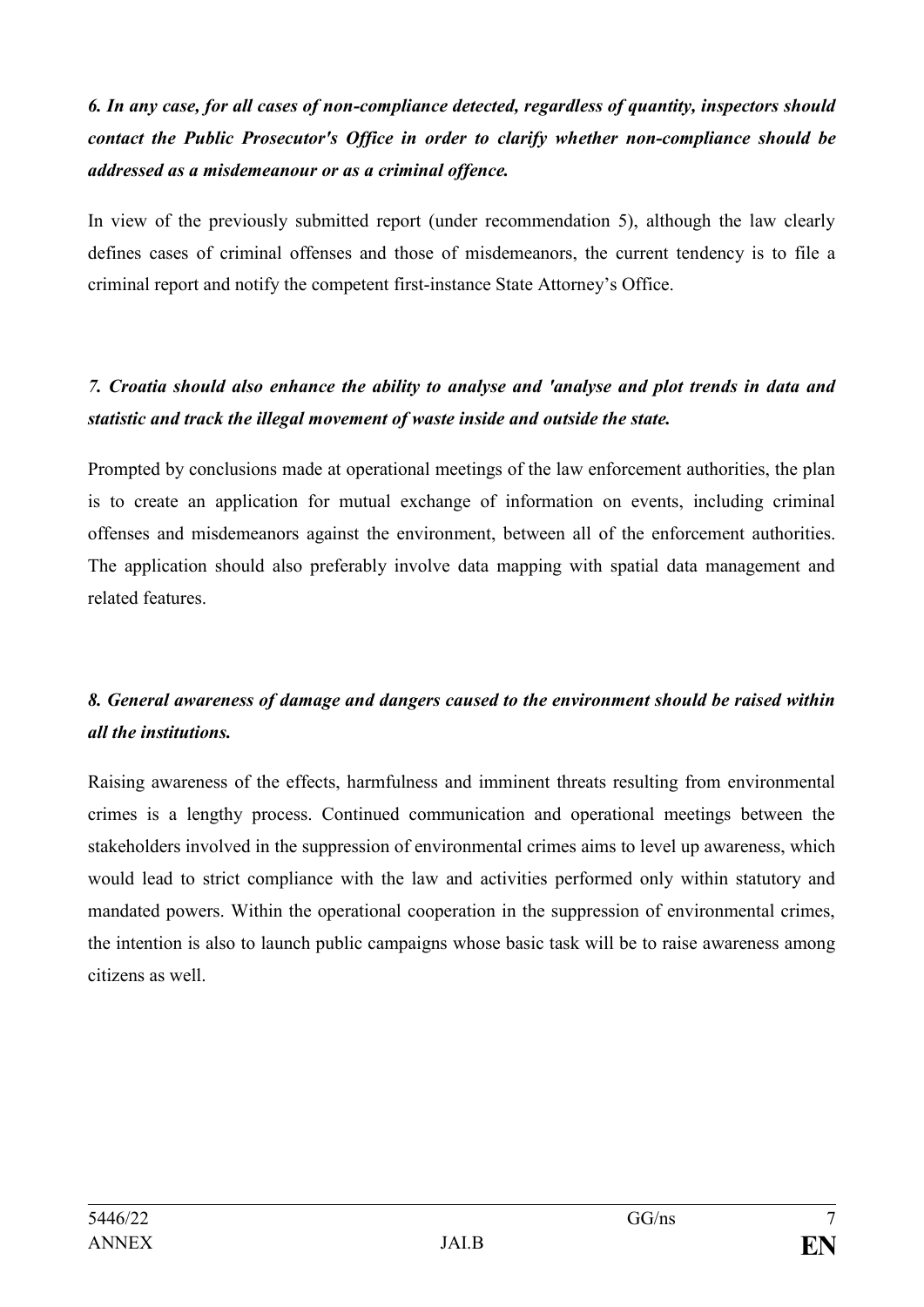#### *9. It is recommended that all the relevant actors take a more proactive approach in order to increase the number of investigations and prosecutions and achieve a higher sentencing rate.*

A more proactive approach aiming at increasing numbers of investigations and prosecutions, as well as at improving communication between the law enforcement authorities resulted indeed in greater numbers of criminal reports having been filed in 2020. In eleven months of 2020, a total of 12 criminal reports were filed against perpetrators of the criminal offense of "endangerment of the environment with waste" while 2018 saw only 3 such reports – a significant increase. Also, please note that there are several ongoing criminal investigations that have been conducted for over a year due to their complexity.

## *10. Croatia should enhance the expertise of all relevant actors (police, customs, Public Prosecutor's Offices and judges), including though focus-oriented training and joint training courses.*

The control of transboundary movements of waste in the Republic of Croatia is conducted by environmental protection inspectors of the State Inspectorate, authorized officers of the Ministry of Finance's Customs Administration and police officers of the Ministry of the Interior. Environmental protection inspectors and representatives of the Customs and the Police participated in the IPA 2009 Project "Strengthening the capacities for control of transboundary movement of waste". The Project outcomes were used in exercising the control, as well as for drafting Guidelines on activities of environmental protection inspectors in the control of transboundary movement of waste. The State Inspectorate the document on 31 March 2020. The Guidelines were sent to all inspectors involved in the control of transboundary movement of waste in Croatia, and now serves as a tool for the implementation of the control.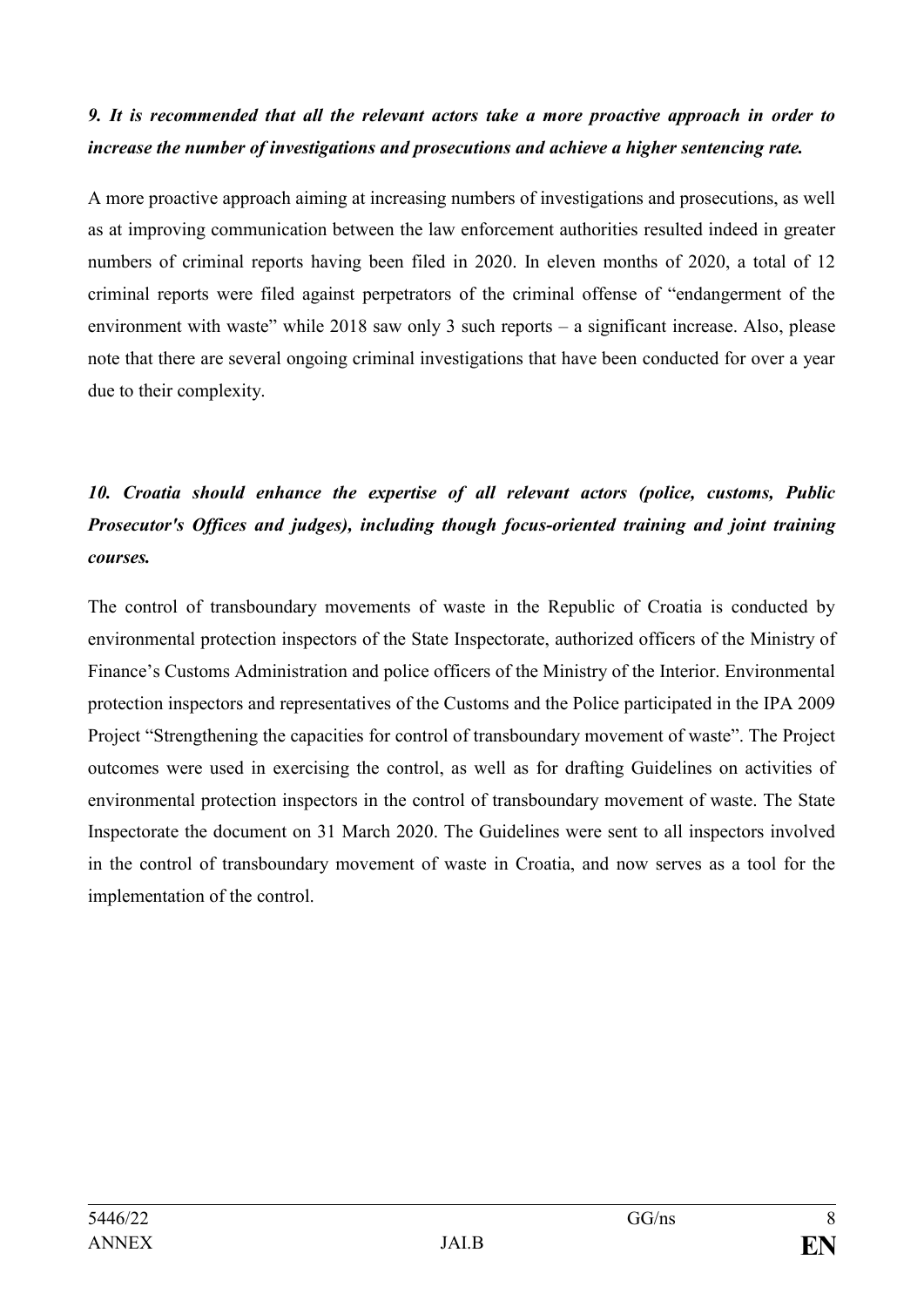The Police Academy planned for education and training programs, specialization and professional training courses in 2020. It included a specialized training course "Criminal investigation of environmental crimes" to be conducted every year where both lecturers and trainees would be recruited from representatives of Environmental protection inspection, nature protection inspection, the Customs Administration and the State Attorney's Office. Within the framework of the scientific research and professional cooperation with home and foreign institutions and organizations, the Police College Research Center was to organize several round tables aiming at improving expertise of all relevant stakeholders. Unfortunately, due to the SARS-CoV-2 disease (COVID-19) and the consequences of the strong earthquake in Zagreb, completely devastating the Police College building, which was supposed to host the courses, it was not possible for the specialized training courses or the round table lectures to be held. Instead, they have been rescheduled to take place in 2021.

For the purposes of the above mentioned training courses and subsequent use in business processes in 2020, the General Police Directorate published 1,000 pocket handbooks entitled "Control of transboundary movements of waste", which was originally published for the IPA 2009 Twinning Project "Strengthening the capacities for control of transboundary movement of waste".

## 11. It is recommended that waste crime specialist teams be set up within all the relevant *stakeholder departments.*

Appreciating the recommendation for such specialist teams within all the relevant stakeholder departments, while being aware of the issues posed by environmental crimes, the plans are made for the following period to establish teams through sub-specialization of specialists where environmental crimes would be only one area of expertise within activities and framework of crimes in correlation with environmental ones.

In addition, the need for further active approach in the field of environmental protection calls for future reorganization in the law enforcement, which would involve establishment of specialized units. However, since such comprehensive and purposeful reorganization requires much more time than currently available, for now it is not possible to directly meet this recommendation.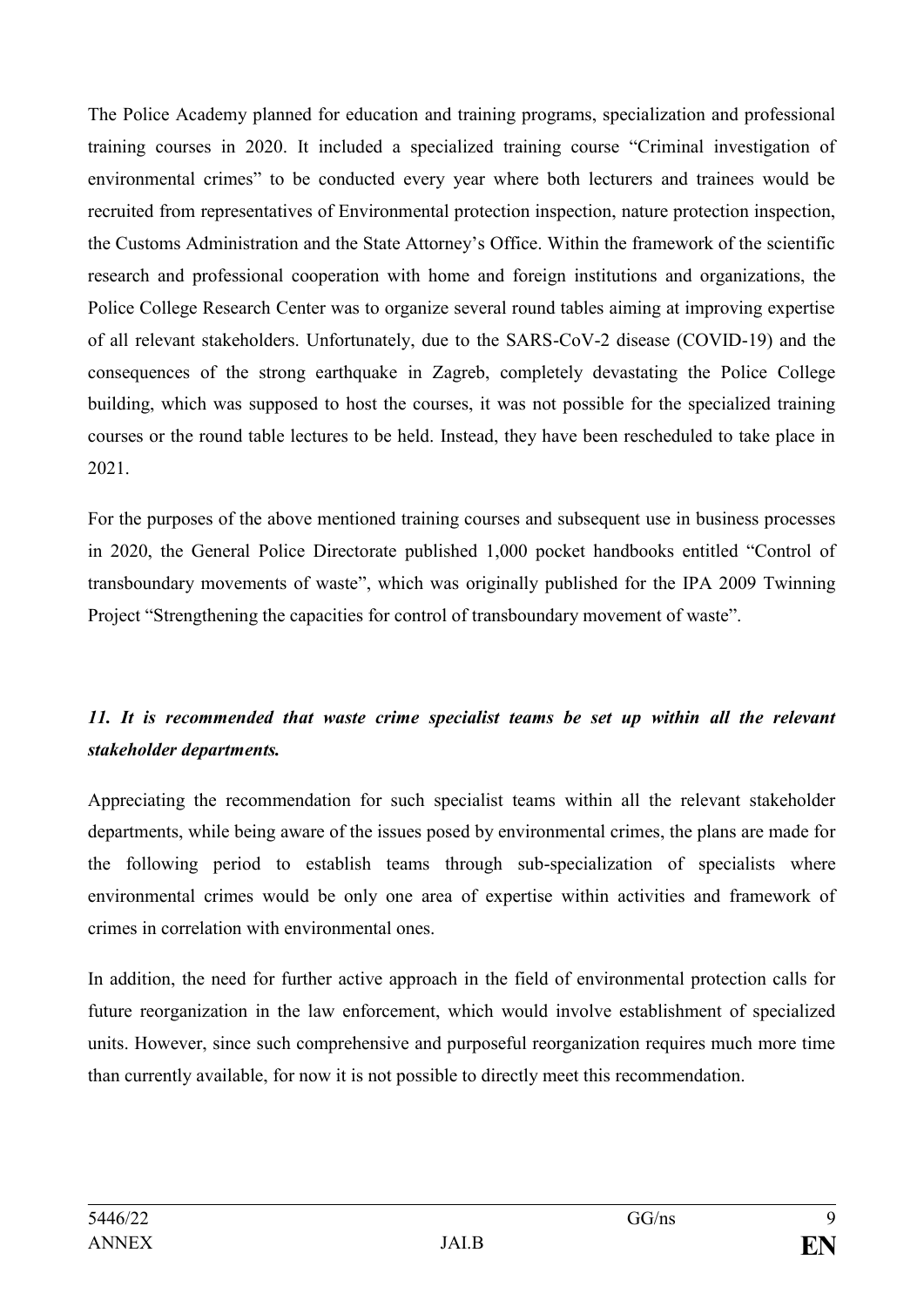## *12. Croatia should increase cooperation among all stakeholders responsible for the recognition, detection, investigation, prosecution and sentencing of environmental crime.*

In order to facilitate the compliance with Regulation (EC) No 1013/2006 of the European Parliament and of the Council on shipments of waste (OJ L 190/1, 12.7.2006) to be implemented with Commission Regulation (EU) No 255/2013 amending, for the purposes of adaptation to scientific and technical progress, Annexes IC, VII and VIII to Regulation (EC) No 1013/2006 of the European Parliament and of the Council on shipments of waste (OJ L 79, 21.3.2013), as well as to prevent illegal shipments of waste, the Agreement on cooperation in exercising control of the movement of transboundary shipments of waste was signed.

The Agreement provides for environmental protection inspectors, in cooperation with the officers of the Customs Administration within the Ministry of Finance and of the Border Police Directorate of the Ministry of the Interior, exercising the control of shipments of waste at waste management facilities, as well as in ports, railroad stations, roads and external and internal borders.

The basis for this cooperation between the above mentioned inspectors and officers was formed during the IMPEL-TFS Project – Verification 2, and the IPA 2009 Twinning Project "Strengthening the capacities for control of transboundary movement of waste".

The cooperation and involvement of all of the above mentioned participants in 2020 resulted in 97 illegal shipments of waste having been detected through search of vehicles and containers at the Croatian border crossing points. All the relevant stakeholders involved in the control of transboundary movement of waste shipments in Croatia are conducting further inquiries and evidence collecting actions regarding the shipments.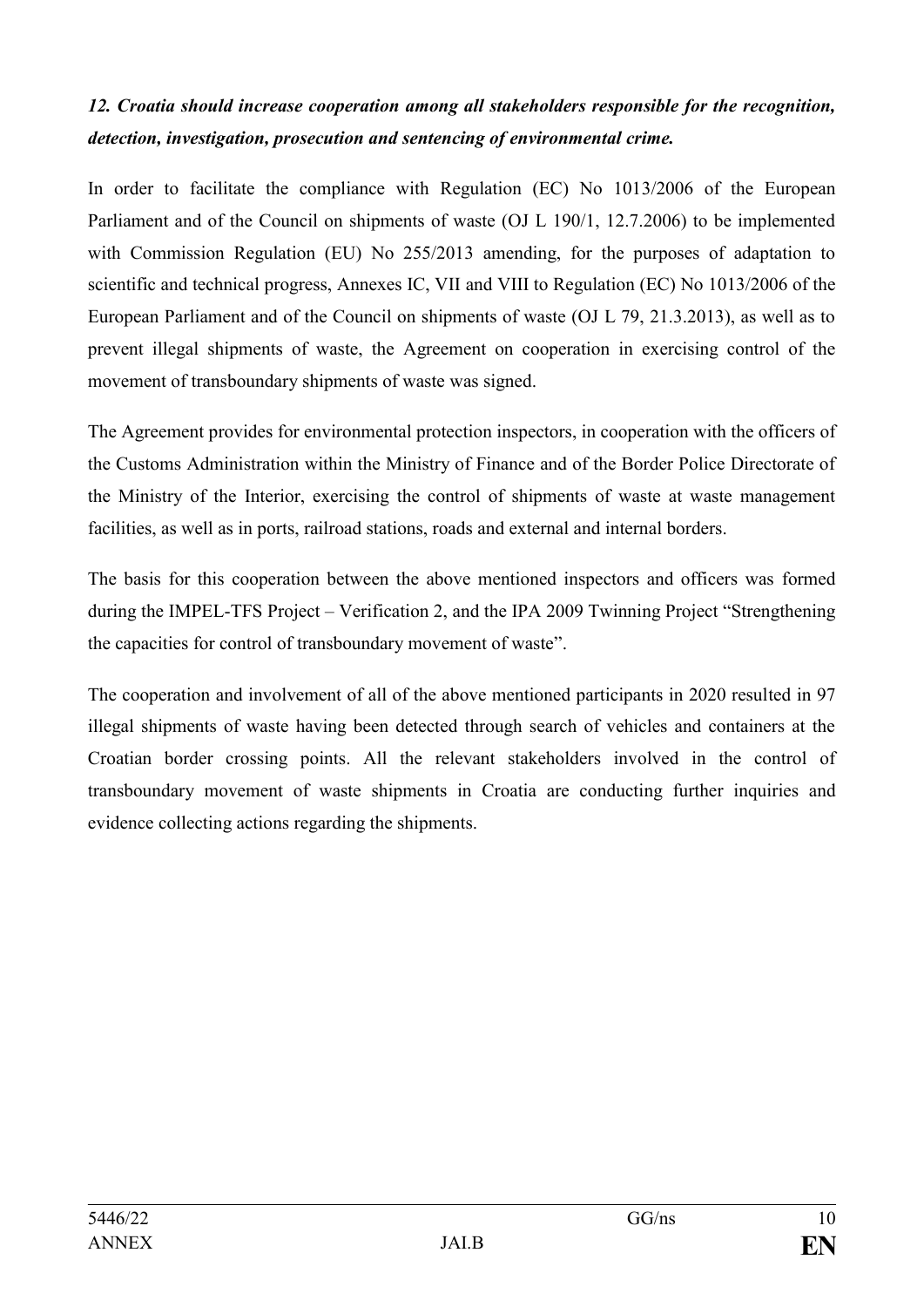## 13. It is recommended that efforts should focus on intelligence-gathering regarding *environmental crime or waste crime.*

Following the answer to the previous recommendation, please note that in addition to the mutual cooperation dating back to 2009, it was precisely through the Eighth round of mutual evaluations that practical implementation of European policies in prevention and suppression of environmental crimes was used for immediate improvement of the cooperation among all stakeholders. This resulted in the increase of detected illegal shipments of waste in 2019 and 2020. The intelligence gathered is exchanged directly via electronic mail or through regular operational meetings held at weekly or monthly basis.

## *14. It is recommended that the police be empowered by law to carry out inspections on waste shipments transported by road, waterborne shipments and waste management facilities, without needing specific suspicious grounds in order to do so.*

The Sustainable Waste Management Act defines measures for the prevention or reduction of adverse effects of waste on human health and the environment in a way that reduces the amount of waste in generation and/or production of waste. It also provides for waste management without the use of procedures posing threat to human health and the environment while using valuable properties of the waste. Furthermore, the Act establishes a waste management system including the order of priority of waste management, principles, objectives and methods of management of waste, strategic and program documents in waste management, waste management responsibilities and obligations, waste management locations and facilities, waste management business operations, transboundary movement of waste, waste management information system, and administrative and inspection control of waste management.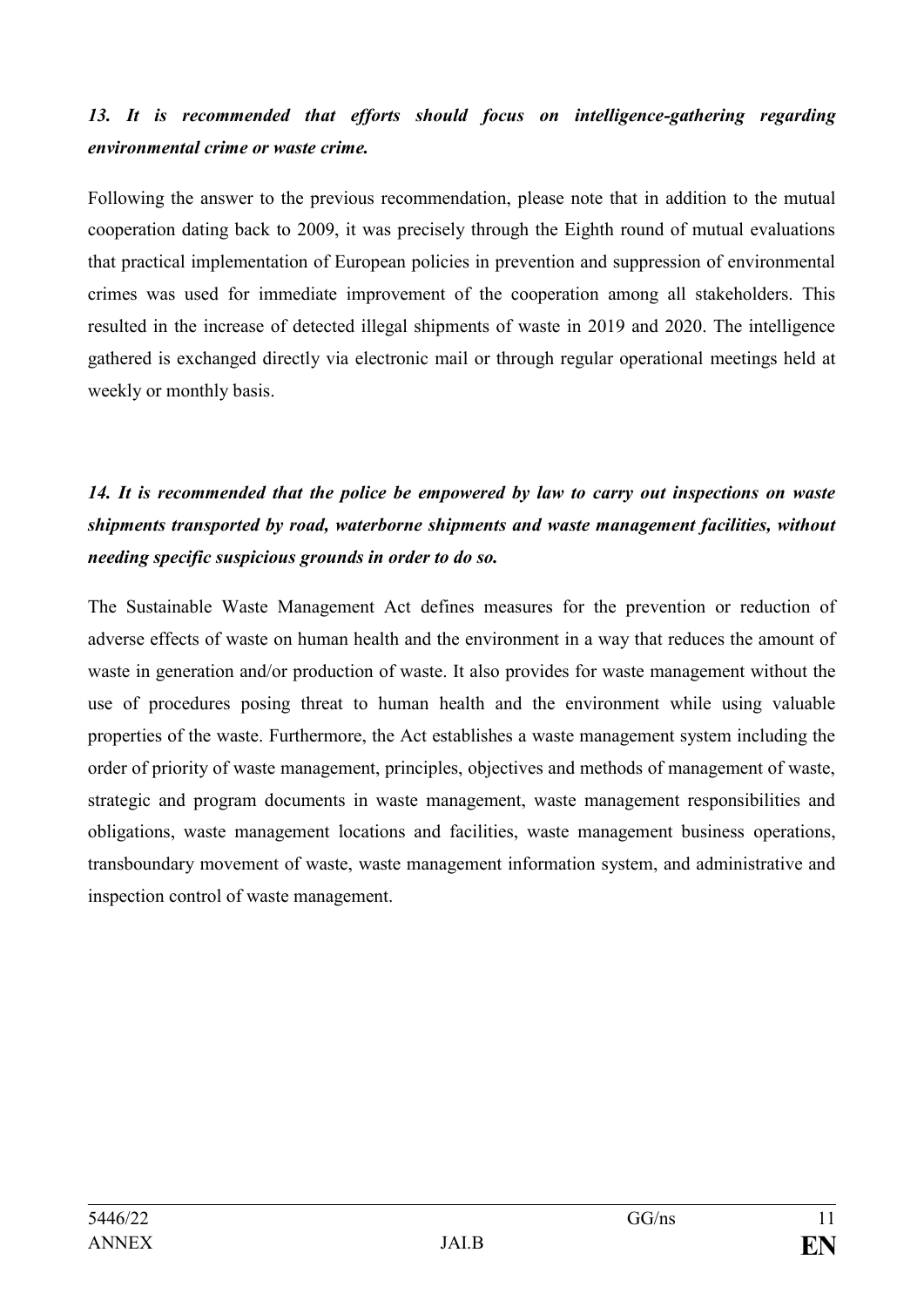Regarding the inspections of the application of the Sustainable Waste Management Act and its related regulations, the Act defines that the inspection is conducted by environmental protection inspectors. In addition to the environmental protection inspectors, the Sustainable Waste Management Act also provides that the supervision of the implementation of the Act and its related regulations referring to the responsibilities and obligations of producers, transboundary movements of waste, as well as the procedure for the mediation and trafficking in waste, is also carried out by authorized officers of the ministry competent for customs administration and the ministry competent for the internal affairs.

Of course, depending on the complexity of the case, especially regarding transboundary movement of waste, coordinated inspections are carried out in accordance with the Agreement, involving both environmental protection inspectors and authorized officers of the ministry competent for customs administration and the ministry competent for internal affairs, i.e. the police.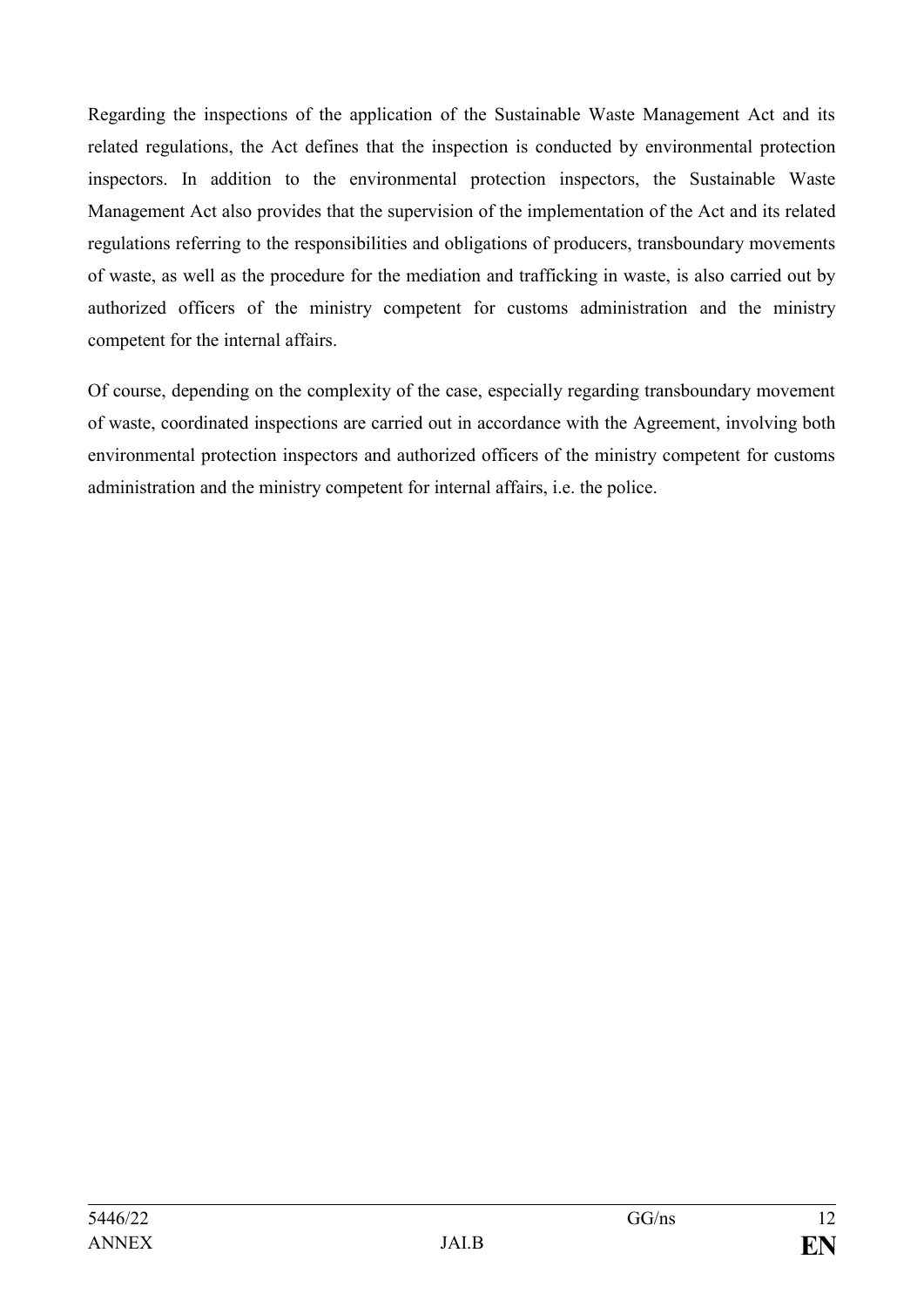## *15. It is recommended organising regularly public information campaigns, improving how public can be compliant and increasing reporting of environmental crime from small to large noncompliances.*

While recognizing the major importance of public information campaigns in achieving the intended objectives of suppressing the environmental crime, budgetary constraints have impeded organization of effective public campaigns, all the more in light of the current COVID-19 pandemic. National law enforcement plans involve applying for the Internal Security Fund – ISF POLICE, where one of the scheduled items is the organization of public information campaigns.

## *16. There should be more guidance and engagement with industry to improve environmental compliance; the authorities should engage with industry contact groups to discuss the implementation of environmental legislation; there should be proactive not reactive approach.*

The Environmental protection inspection conducts regular annual inspections of legal and natural persons whose business operations involve waste managements in any aspect. As appropriate, the coordinated inspections also involve customs and police officers. This may be considered a proactive approach where inspections provide for direct communication with the business entities. Inspections also present an aspect of general prevention where businesses registered in waste management operations are deterred from crimes related to illegal shipments of waste.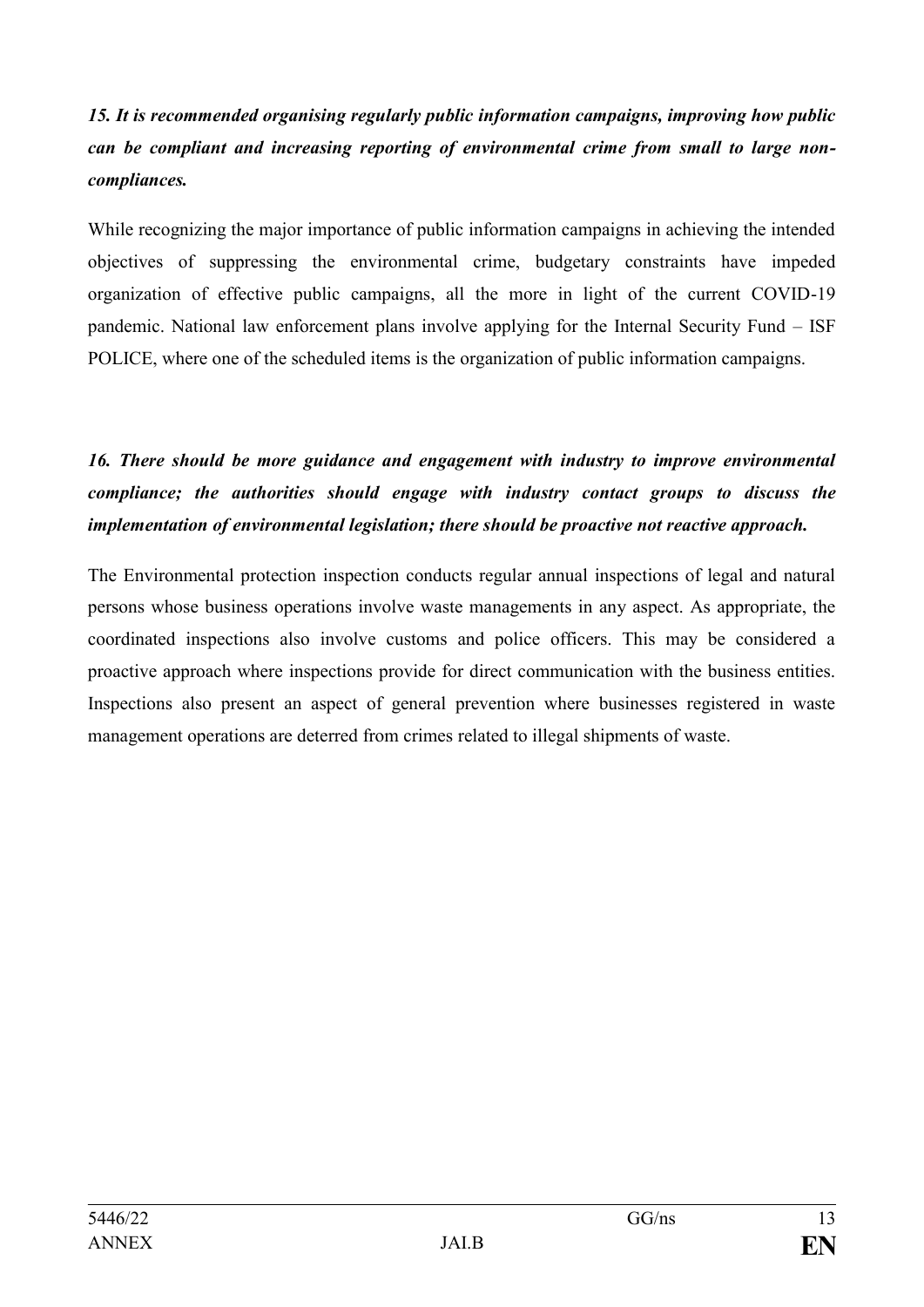### *17. The inspection plan should include more details on the strategy for tackling illegal waste shipments and concerted actions should be identified.*

A waste shipment control plan has been drawn up in the Republic of Croatia for the period 2020- 2023, adopted on the basis of the Agreement on cooperation in exercising control of the movement of transboundary shipments of waste and agreed between the State Inspectorate, the Ministry of Finance and the Ministry of the Interior. One of the main objectives of the Plan is the control of green list waste shipments (especially plastic waste, end-of-life motor vehicles and their parts, electric and electronic waste, scrap metal, wood waste) which comprised most of the illegal shipments detected in 2019. The year saw 332 illegal waste shipments detected during inspections of waste management companies and 14 during search of vehicles at border crossing points.

The implementation of both the Agreement and the Waste shipment control plan for the period 2020-2023, is expected to bring significant improvement in cooperation between the state authorities involved in the law enforcement of waste shipment inspection in the following period, as well through joint inspections and a fast and efficient exchange of information and experiences in exercising control of transboundary movement of waste shipments.

## *18. Extension of PRIs – WEEE, ELVs, Batteries, Farm Plastics, etc. – the 'polluter pays' principle is recommended.*

The Sustainable Waste Management Act stipulates that the producer of the product from which waste is generated, i.e. the waste producer, is to cover the costs of managing such waste, taking into account the environmental protection principles laid down by law governing the protection of the environment and the EU acquis, the principles of international environmental law and scientific knowledge, the world's best practices and professional rules and, in particular, the 'polluter-pays principle', pursuant to which the waste producer, the previous and/or current holder, covers the costs of waste management measures and is financially liable for remediation measures to be undertaken due to damage caused by or likely to result from waste.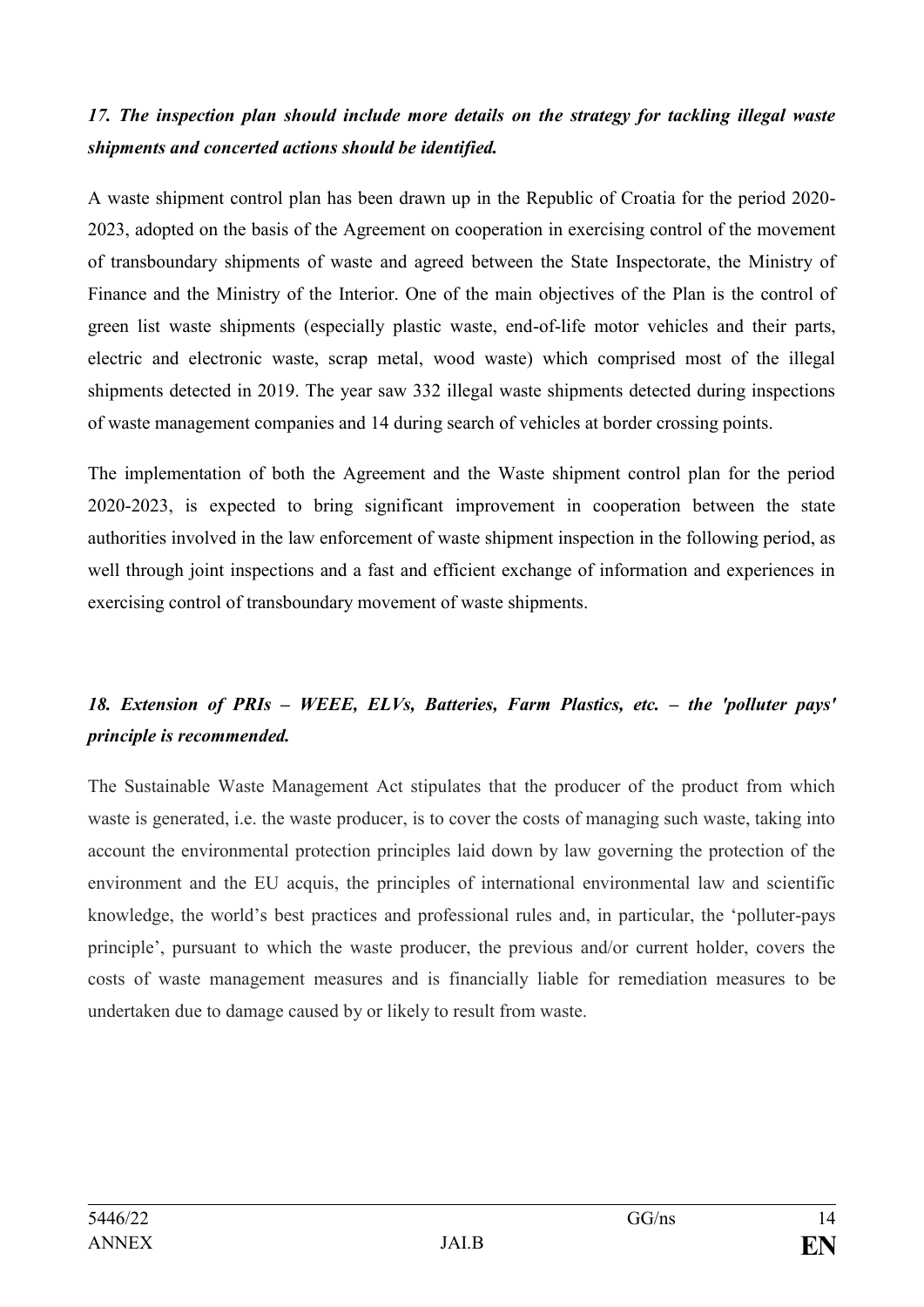The Sustainable Waste Management Act defines 16 specific categories of waste, which are important either for the potential harm to the environment and to human health, or for their dangerous quantities. The management of special waste categories is governed by specific ordinances.

For six specific categories of waste (packaging, tires, oils, batteries and accumulators, vehicles, electrical and electronic equipment), the EPR (Extended Producer Responsibility) scheme was introduced with producers being charged a fee for placing a product on market, which product generates a specific category of waste. In addition, a separate collection and processing system was put in place.

## *19. Croatia should participate more intensively in international and regional fora dedicated to cooperation in the field of environmental crime, for example through consistent engagement with IMPEL and yearly exchanges, and a commitment to ensuring consistent application of enforcement measures in the field.*

The willingness of the General Police Directorate to engage actively in international platforms focusing on joint cooperation in the field of prevention and suppression of environmental crime resulted in the participation in EMPACT "Environmental crime" priorities of the 2018-2021 EU Policy Cycle. Since 2019, the Republic of Croatia has been actively participating in the operations included in the annual operational action plans, intensifying cooperation with several countries.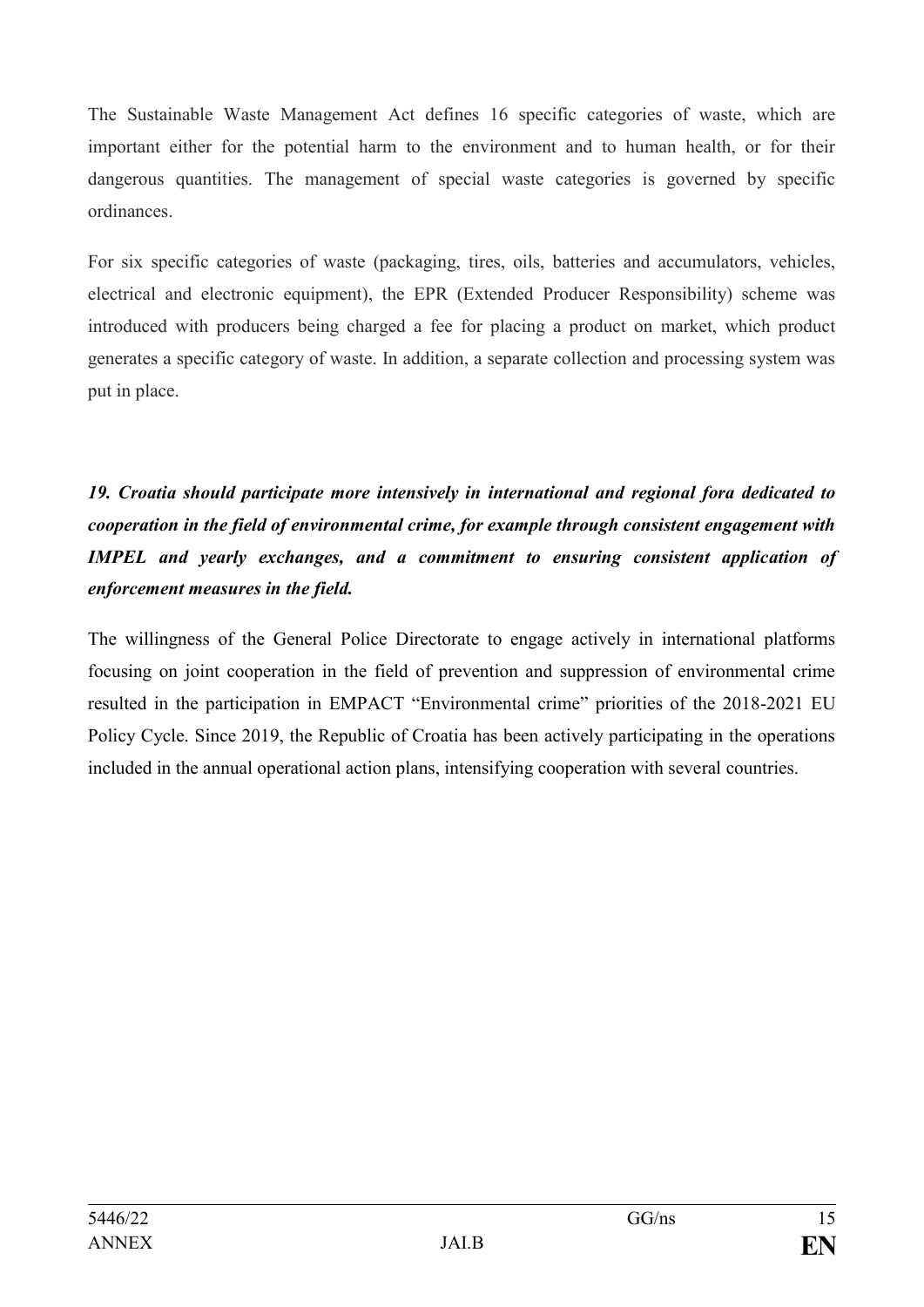Furthermore, recognizing the importance and issues of illicit waste trafficking, in particular medical waste, the General Police Directorate, with other stakeholders – the Environmental protection inspections and the customs, actively engaged in the operation organized by EUROPOL called 'Retrovirus', with the objective to prevent the illicit trafficking in medical waste and contain the spread of COVID-19 infections.

Also in 2020, the General Police Directorate participated in the operation "30 Days at Sea" organized by INTERPOL, whose objective was the prevention of maritime pollution.

Regarding international aspects of the environmental protection, the State Inspectorate acts through a number of formal and informal organizations and networks, with which EU authorities closely cooperates aiming at combating environmental crime in the most efficient way possible.

In 2020 the Environmental protection inspection continued its cooperation with EU and international organizations and institutions in accordance with its work plan, through active work and participation in networks, organizations and working groups, primarily through IMPEL (European Union Network for the Implementation and Enforcement of Environmental Law), Technical Working Group on SEVESO inspections (TWG2) and the Mutual Joint Visit Program.

The Trans-Frontier Shipment of Waste (TFS) Project is also conducted within IMPEL, whose objective is to strengthen and further develop a network of EU prosecutors in charge of the prosecution of environmental crimes with special emphasis on transboundary transport of waste involving the Environmental protection inspection as well.

The Environmental protection inspection also participates in the work of IMPEL LIFE SWEAP – Shipment of Waste Enforcement Actions Project, aiming at improving the control of transboundary waste trafficking in the Republic of Croatia. The EU establishes rules for waste management and objectives for the recovery of waste material in order to reduce risks related to waste management. Regulation (EC) No 1013/2006 on shipments of waste (WSR) provides for several measures for countering illegal shipments of waste.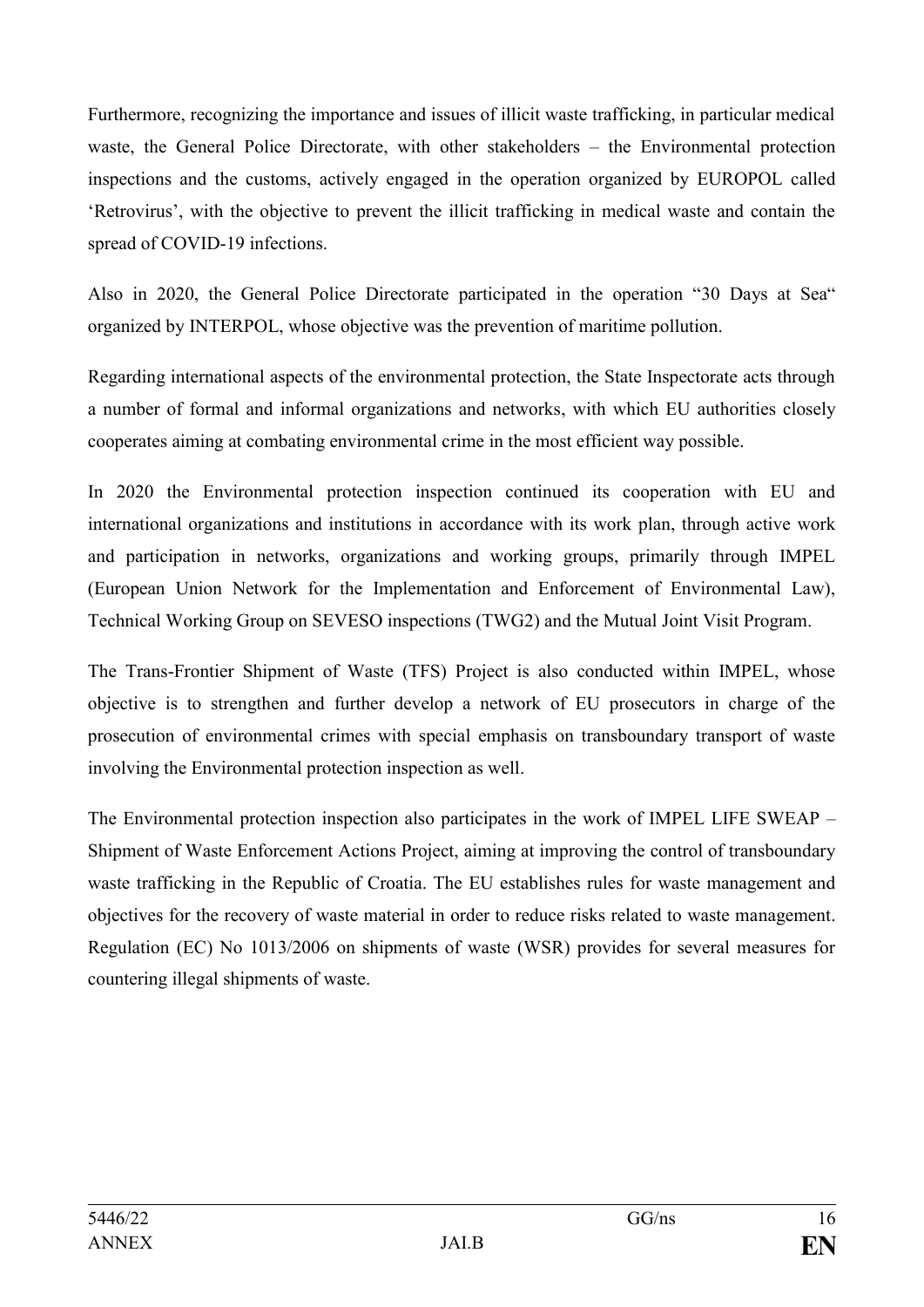Furthermore, the Environmental protection inspection participates in the IMPEL network's project entitled "End of Life of Ships", applying Regulation on ship recycling and amending Regulation (EC) No 1013/2006 and Directive 2009/16/EC (Regulation (EU) No 1257/2013 of 20 November 2013).

The Environmental protection inspection also participates in the European Network of Prosecutors for the Environment (ENPE) through LIFE-ENPE waste & air pollution Working Group workshops, addressing environmental crimes in assisting practitioners by providing connection to exchange experiences and information on environmental crimes. This facilitates a more efficient prosecution of environmental crimes but also the exchange of knowledge and best practices in dealing with such crimes, creating a larger community of experts in the field of environmental crime in Europe.

## *20. Specific engagement with neighbouring countries by way of MOUs is needed to tackle cross*border waste crime more effectively, as well as the development of relationships with other *Countries of destination or origin.*

On 6 February 2020 the Environmental protection inspection of the State Inspectorate organized a joint meeting gathering competent authorities of the Republic of Croatia and the Republic of Slovenia aiming at advancing the control of transboundary movement of waste governed by Regulation (EC) No 1013/2006 of the European Parliament and of the Council on shipments of waste.

Ever greater numbers of illegal shipments of waste in transboundary waste trafficking in Croatia, particularly in 2019, have called for improvements of the existing cooperation with the neighboring countries, especially at operational level, in order to effectively stop the flows of illegal import of waste to Croatia. The initiative for such a meeting was also recognized by Croatian and Slovenian national coordinators within the IMPEL network, European non-profit organization established for the purpose of connecting state administration authorities, especially those related to environmental protection inspection, in EU Member States.